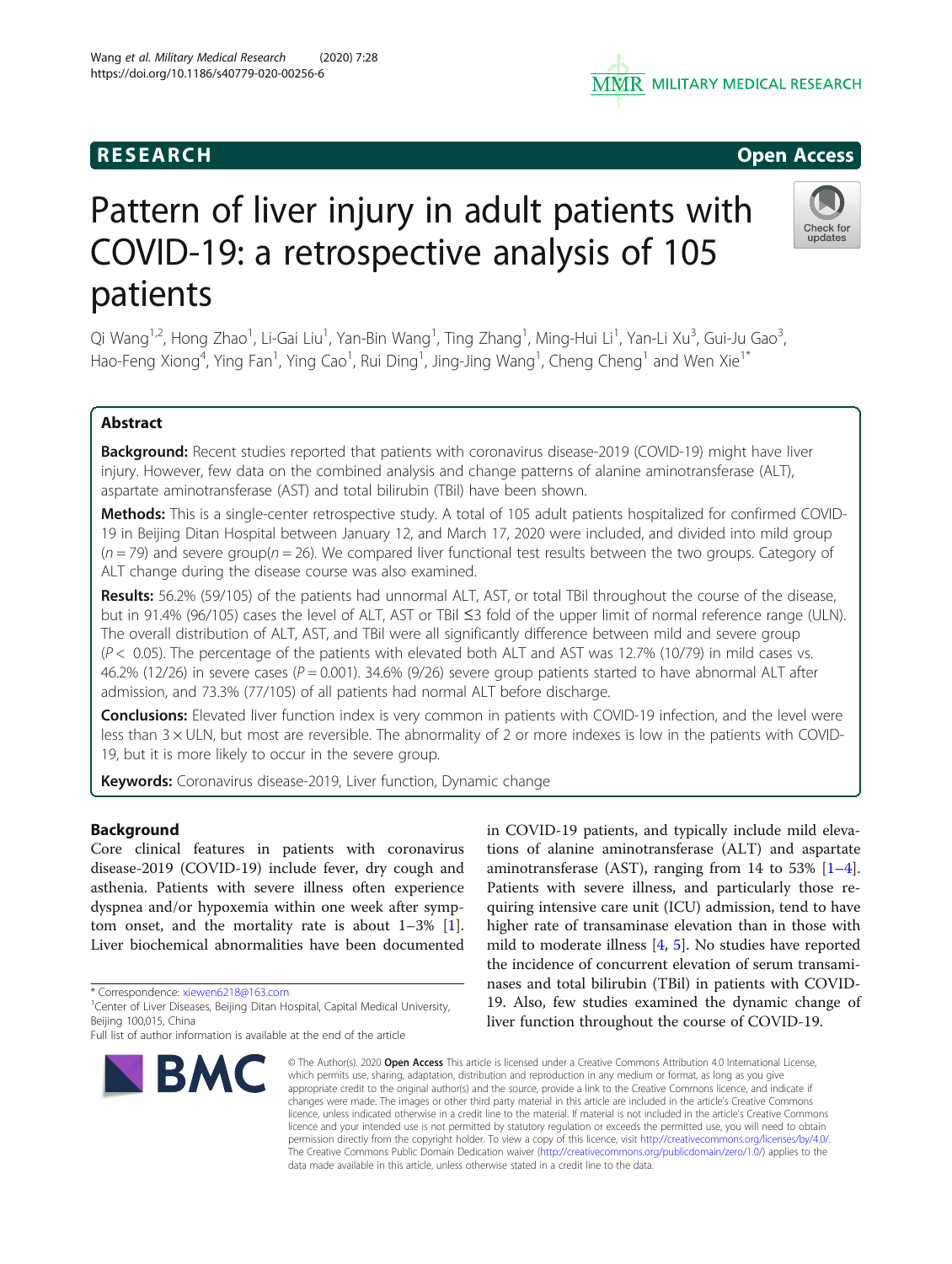#### <span id="page-1-0"></span>Methods

#### Study design

This is a single-center retrospective study. Medical records were screened to identify adult patients receiving treatment for confirmed COVID-19 at Beijing Ditan Hospital, Capital Medical University, from January 12, 2020 to March 17, 2020. The cases were divided into mild group (mild and ordinary type,  $n = 79$ ) vs. severe group (severe and critical type,  $n = 26$ ) according to their condition [\[6](#page-7-0)]. This study was approved by the Ethics Committee of Beijing Ditan Hospital, Capital Medical University (#2020–010-01).

#### Patient selection

For inclusion in the analysis, patients must be  $\geq 18$  years of age. The diagnosis and classification (into mild vs. severe cases) of COVID-19 was based on the "New Coronavirus Pneumonia Diagnosis and Treatment Plan (Trial Edition 4–6)" published by the Chinese Health and Health Council [[6\]](#page-7-0). Mild type was defined as lack of signs for pneumonia based on image results. Ordinary type was defined as having fever and respiratory symptoms radiologic signs of pneumonia. Severe type was defined as the presence of any of the following: respiratory distress (respiratory rate > 30 times/min), oxygen saturation  $SpO<sub>2</sub>$  (resting state) ≤ 93%, abnormal blood gas analysis: partial arterial oxygen pressure  $(PaO<sub>2</sub>)/fraction$ of inspired oxygen  $(FiO<sub>2</sub>) \le 300$  mmHg. Critical type was defined as the presence of any of the following: respiratory failure that requires mechanical ventilation, shock, accompanied by other organ failure that needs ICU admission. COVID-19 was based on PCR for the SARS-

CoV-2 gene using nasal or pharyngeal swabs taken prior to admission. All patients received at least one chest CT scan after admission. The criteria for discharge from hospital included: Normal body temperature for at least 3 days; resolution of respiratory symptoms; chest CT showing improvement in lung inflammation; twonegative RT-PCR results for SARS-CoV2 respiratory samples at least 24 h apart [[6\]](#page-7-0).

Exclusion criteria: 1) Patients who were still hospitalized in Beijing Ditan Hospital, Capital Medical University until March 17, 2020. 2) The patients did not have complete medical history, and in particular, liver function tests were not performed during hospitalization.

#### Data collection

The following information was extracted from the medical records: sex, age, alcohol use, time of onset, hospital stay and existing diseases. Standard liver blood chemistry was conducted at admission as well as during hospitalization. Some patients also underwent abdominal ultrasound examination. The normal reference ranges were: 1) ALT: male 9.0–50.0 U/L, female 7.0–40.0 U/L; 2) AST: male 15.0–40.0 U/L, female 13.0–35.0 U/L; 3) TBil: 0- 18.8 μmol/L; 4) albumin (ALB): 40.0–55.0 g/L; 5) cholinesterase (CHE): 4000–11,000 U/L.

#### Statistical analysis

All statistical analyses were conducted using SPSS (Version 17.0). Categorical variables were presented as percentages, and continuous variables as means + standard deviations (SD) or medians and inter-quartile ranges

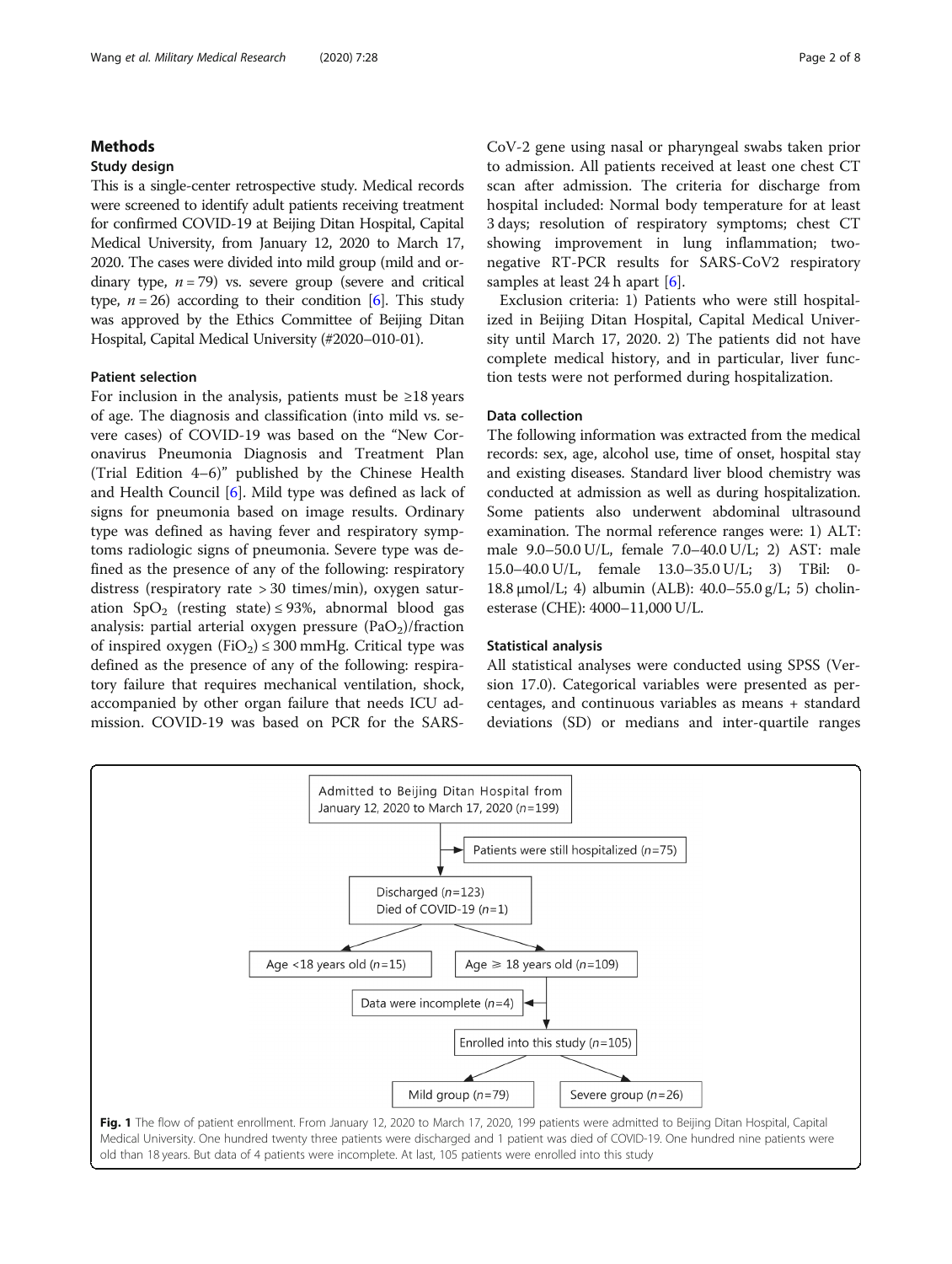<span id="page-2-0"></span>(IQR, 25-75th). Comparisons between groups were made by using chi-square test for mortality or differences in categorical variables and Student's t-test or Wilcoxon rank sum test for continuous variables, as appropriate.  $P < 0.05$  was considered statistically significant.

#### Results

#### Patient selection process

A total of 105 patients were included in this study, accounting for 52.8% of the patients receiving treatment for COVID-19 at Beijing Ditan Hospital, Capital Medical University from January 12, 2020 to March 17, 2020. Patient selection for inclusion in the analysis is shown in Fig. [1.](#page-1-0)

#### Clinical characteristics at admission

The results of clinical characteristics at admission are presented in Table 1. The median age was 45.0 years (IQR: 33.5, 59.5; range: 18 to 92) in the entire cohort, 41.0 years (IQR: 33.0, 56.0) in mild cases  $(n = 79)$  and 59.0 years (48.5, 69.8) in severe cases ( $n = 26$ ) ( $P < 0.001$ ). The male-female ratio was 1:1 in mild cases and 2.2:1 in severe cases ( $P = 0.073$ ). The time from symptom onset to hospital admission was 4.0 days in the mild cases vs. 7.0 days in severe cases ( $P = 0.005$ ). The median hospital stay was 22.0 days in the entire cohort, 20.0 days in mild cases vs. 31.5 days in severe cases  $(P = 0.001)$ .

A total of 89 out of 105 patients underwent abdominal ultrasound scans for fatty liver. Fatty liver was detected in 40.0% of the mild cases vs. 45.8% in severe cases ( $P =$ 0.636). One patient had extended history of heavy alcohol use (ethanol consumption at  $> 40 \text{ g/d}$ ). All patients denied a history of chronic hepatitis B or chronic hepatitis C. HBsAg, anti-HCV, anti-HIV, and syphilis-specific antibodies were tested in 22 patients; the results showed

Table 1 Clinical characteristic of the patients with COVID-19 at admission

| Item                              | Overall                          | Mild group                      | Severe group                    | $P$ -value |
|-----------------------------------|----------------------------------|---------------------------------|---------------------------------|------------|
| Male [n (%)]                      | 56/105 (53.3)                    | 38/79 (48.1)                    | 18/26 (69.2)                    | 0.073      |
| Age (year, IQR)                   | 45.0 [33.5, 59.5]<br>$(n = 105)$ | 41.0 [33.0, 56.0]<br>$(n = 79)$ | 59.0 [48.5, 69.8]<br>$(n = 26)$ | < 0.001    |
| Disease duration (d, IQR)         | 5.0 [3.0, 8.0]<br>$(n = 105)$    | $4.0$ [2.0, 7.0]<br>$(n = 79)$  | 7.0 [5.0, 10.25]<br>$(n = 26)$  | 0.005      |
| Hospital stay (d, IQR)            | 22.0 [17.0, 31.5]<br>$(n = 105)$ | 20.0 [16.0, 28.0]<br>$(n = 79)$ | 31.5 [22.5, 35.5]<br>$(n = 26)$ | 0.001      |
| Fatty liver by ultrasound [n (%)] | 37/89 (41.6)                     | 26/65 (40.0)                    | 11/24 (45.8)                    | 0.636      |
| Hypertension [n (%)]              | 15/105 (14.3)                    | 9/79 (11.4)                     | 6/26(23.1)                      | 0.190      |
| Diabetes [n (%)]                  | 6/105(5.7)                       | 3/79(3.8)                       | 3/26(11.5)                      | 0.160      |
| $HBSAg (+)$ [n $(\%)$ ]           | 0/22(0)                          | 0/14(0)                         | 0/8(0)                          |            |
| Anti-HCV (+) [n (%)]              | 1/22(0)                          | 0/14(0)                         | 1/8(12.5)                       | 0.364      |
| Heavy alcohol use [n (%)]         | 1/105(1.0)                       | 1/79(1.3)                       | 0/26(0)                         | 1.000      |
| ALT (U/L, IQR)                    | 23.5 [14.0, 36.0]<br>$(n = 105)$ | 22.0 [14.0, 34.5]<br>$(n = 79)$ | 27.8 [18.8, 38.0]<br>$(n = 26)$ | 0.088      |
| $<$ 1 $\times$ ULN [n (%)]        | 88 (83.8)                        | 67 (84.8)                       | 21 (80.8)                       | 0.482      |
| $1 - 2 \times ULN$ [n $(\%)$ ]    | 13 (12.4)                        | 10(12.7)                        | 3(11.5)                         |            |
| $\geq$ 2 $\times$ ULN [n (%)]     | 4(3.8)                           | 2(2.5)                          | 2(7.7)                          |            |
| AST (U/L, IQR)                    | 24.2 [19.7, 34.8]<br>$(n = 50)$  | 22.0 [18.4, 31.7]<br>$(n=39)$   | 46.3 $[25.5, 54.3]$ (n = 11)    | < 0.001    |
| $< 1 \times$ ULN [n $(\%)$ ]      | 41 (82.0)                        | 37 (94.9)                       | 4(36.4)                         | < 0.001    |
| $1 - 2 \times ULN$ [n $(\%)$ ]    | 8(16.0)                          | 2(5.1)                          | 6(54.5)                         |            |
| $\geq$ 2 $\times$ ULN [n (%)]     | 1(2.0)                           | 0(0)                            | 1(9.1)                          |            |
| TBil (umol/L, IQR)                | 10.2 [7.4, 12.9]<br>$(n = 50)$   | 10.0 [7.1, 12.9]<br>$(n=39)$    | 10.6 [8.3, 12.9] $(n = 11)$     | 0.535      |
| $< 1 \times$ ULN [n (%)]          | 48 (96.0)                        | 38 (97.4)                       | 10 (90.9)                       | 0.395      |
| $1 - 2 \times ULN$ [n $(\%)$ ]    | 2(4.0)                           | 1(2.6)                          | 1(9.1)                          |            |
| $\geq$ 2 $\times$ ULN [n (%)]     | 0(0)                             | 0(0)                            | 0(0)                            |            |
| CHE (U/L, IQR)                    | 7490 $[6801, 9527]$ $(n = 50)$   | 6517 [6843, 9682] $(n = 39)$    | 6972 [4893, 8459] $(n = 11)$    | 0.137      |
| ALB (q/L, IQR)                    | 41.6 [37.9, 44.7]<br>$(n = 49)$  | 42.0 [38.7, 45.5]<br>$(n = 39)$ | 37.2 [34.2, 41.8] $(n = 10)$    | 0.012      |

IQR interquartile range, ALT alanine aminotransferase, AST aspartate aminotransferase, TBil total bilirubin. ALB albumin, CHE cholinesterase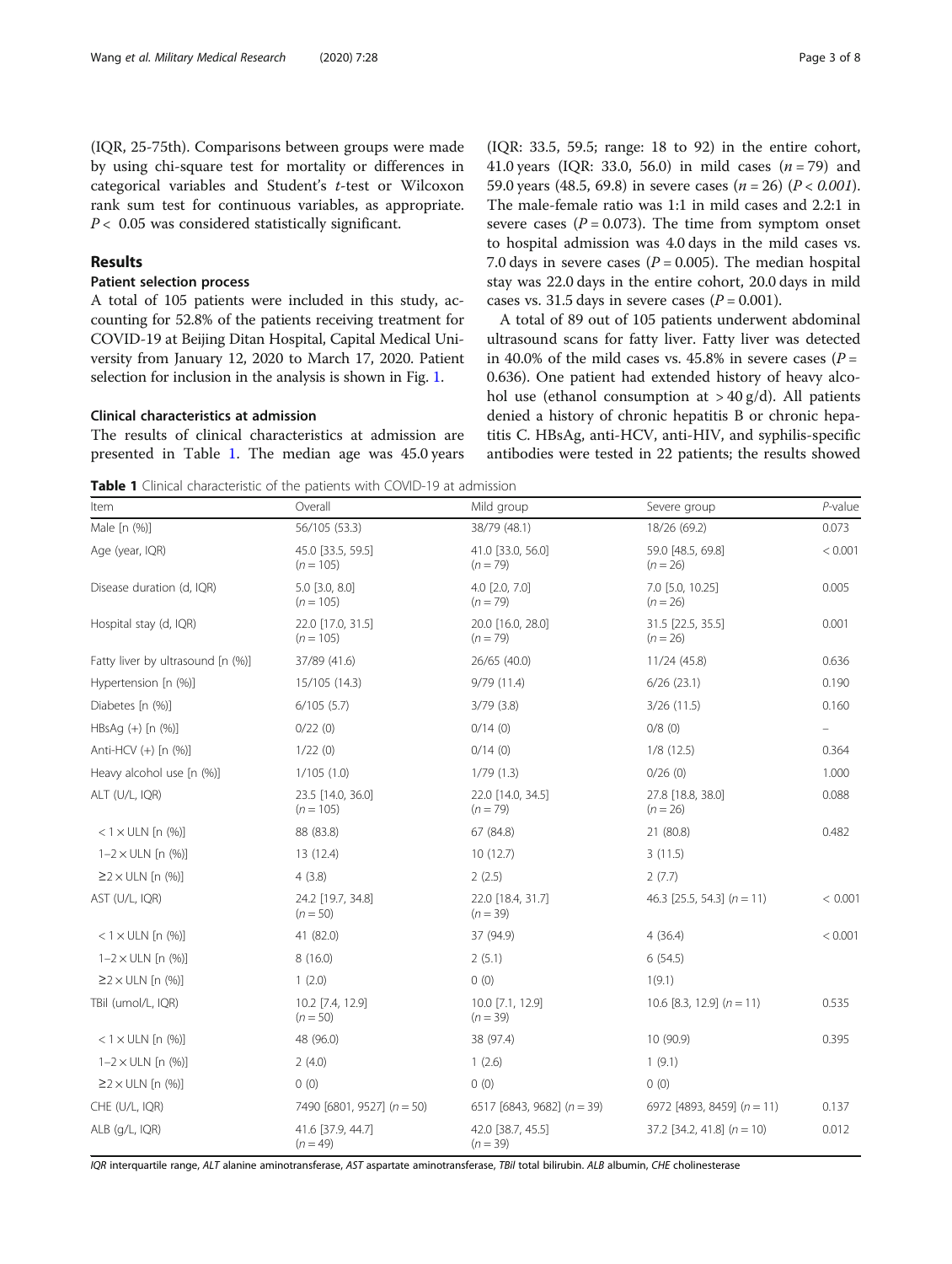positive anti-HCV but no HCV RNA in one patient. Among the 37 patients with fatty liver, 11 (29.7%) had elevated ALT; 6 (21.6%) were mild cases and 5 (13.5%) were severe cases. In 9 out of the 11 cases, ALT elevation was  $\langle 2 \times \text{ULN} \rangle$  (upper limit of normal reference range); the highest ALT level was 129.9 U/L. We did not perform statistical analysis due to the small sample size.

The analysis results of liver functions at admission are also presented in Table [1.](#page-2-0) Seventeen out of 105 patients (16.2%) elevated ALT. The median ALT level was 22.0 U/L in mild cases vs. 27.8 U/L in severe cases ( $P =$ 0.088). However, there was no difference in the distribution of ALT at different levels between the two groups  $(P = 0.482)$ . The highest ALT was 357.0 U/L, which was appeared on a male mild group patient. AST, TBil, CHE, and ALB levels were available in 50 patients only. The median AST was 22.0 U/L in mild cases vs. 46.3 U/L in severe cases  $(P < 0.001)$ . The rate of isolated AST elevation was higher at 63.6% in severe cases vs. 5.1% in mild cases (P < 0.001). AST was elevated at  $\geq 2 \times ULN$  in one severe cases. The median TBil was 10.0 μmol/L in mild cases vs. 10.6  $\mu$ mol/L in severe cases ( $p = 0.535$ ). Among the 50 patients with TBil, only 2 cases had elevated TBil (one patient in every group, and both below  $2 \times \text{ULN}$ ). CHE analysis did not show statistically significant difference between the two groups ( $p = 0.137$ ). A total of 22 (30.0%) patients had elevated ALT or AST or TBil, including 14 (17.7%) mild cases and 8(30.8%) severe cases  $(P = 0.156)$ . The median ALB was  $42.0$  g/L in mild cases vs.  $37.2 \text{ g/L}$  in severe cases ( $P = 0.012$ ).

#### Analysis of liver function during hospitalization

We compared the differences of the overall distribution and the abnormal rates of liver function indexes at different cut-off values as 1, 2, or  $3 \times$  ULN, respectively, between the two groups (see Table 2 and Fig. [2](#page-5-0)). One critically ill patient died within the study period. A total of 508 ALT measurements, 383 AST measurements, and 383 TBil measurements during hospitalization were available for analysis. The highest was 357.0 U/L for ALT, 156.3 U/L for AST, and 102.9 μmol/L for TBil. It was showed that the overall distribution of ALT, AST, and TBil were all significantly difference between mild and severe group  $(P < 0.05)$ .

In the single index analysis, the percentage of the patients having only one abnormal index was 56.2% in the entire cohort, 51.9% in mild cases vs. 69.2% in severe cases ( $P = 0.122$ ). Nineteen (18.1%) patients had elevated ALT, AST or TBil levels  $\geq 2 \times$  ULN: 10 in severe cases and 9 in mild cases  $(P = 0.004)$ .

In the combined analysis, ALT or AST associated with TBil and elevation of all 3 indices were more common in severe cases  $(P < 0.001$  or  $P = 0.001$ ). The proportion of elevated TBil with elevated AST was 9.3%, and TBil

Table 2 Liver function of the patients with COVID-19 during hospitalization [n (%)].

| Item                          | Overall     | Mild group | Severe group | P-value |
|-------------------------------|-------------|------------|--------------|---------|
| ALT                           | $(n = 105)$ | $(n = 79)$ | $(n = 26)$   | 0.026   |
| $< 1 \times$ ULN              | 65 (61.9)   | 54 (68.4)  | 11(42.3)     |         |
| $1-2 \times ULN$              | 25 (23.8)   | 17 (21.5)  | 8(30.8)      |         |
| $2-3 \times ULN$              | 8(7.6)      | 3(3.8)     | 5(19.2)      |         |
| $23 \times ULN$               | 7(6.7)      | 5(6.3)     | 2(7.7)       |         |
| AST                           | $(n = 97)$  | $(n = 72)$ | $(n = 25)$   | 0.001   |
| $< 1 \times$ ULN              | 64 (66.0)   | 55 (76.4)  | 9(36.0)      |         |
| $1-2 \times ULN$              | 24 (24.7)   | 13 (18.1)  | 11(44.0)     |         |
| $2-3 \times ULN$              | 7(7.2)      | 3(4.2)     | 4(16.0)      |         |
| $23 \times ULN$               | 2(2.1)      | 1(1.4)     | 1(4.0)       |         |
| TBil                          | $(n = 97)$  | $(n = 72)$ | $(n = 25)$   | 0.010   |
| $< 1 \times$ ULN              | 73 (75.3)   | 57 (79.2)  | 16 (64.0)    |         |
| $1-2 \times ULN$              | 20 (20.6)   | 15 (20.8)  | 5(20.0)      |         |
| $2-3 \times ULN$              | 2(2.1)      | 0(0)       | 2(8.0)       |         |
| $23 \times ULN$               | 2(2.1)      | 0(0)       | 2(8.0)       |         |
| ALT + AST                     | $(n = 105)$ | $(n = 79)$ | $(n = 26)$   | 0.001   |
| $< 1 \times$ ULN              | 83 (79.0)   | 69 (87.3)  | 14 (53.8)    |         |
| $1-2 \times ULN$              | 17(16.2)    | 8 (10.1)   | 9(34.6)      |         |
| $2-3 \times ULN$              | 3(2.9)      | 2(2.5)     | 1(3.9)       |         |
| $23 \times ULN$               | 2(1.9)      | 0(0)       | 2(7.7)       |         |
| $ALT + TBila$                 | $(n = 105)$ | $(n = 79)$ | $(n = 26)$   | 0.001   |
| $< 1 \times ULN$              | 96 (91.4)   | 77 (97.5)  | 19 (73.1)    |         |
| $1-2 \times ULN$              | 8(7.6)      | 2(2.5)     | 6(23.1)      |         |
| $2-3 \times ULN$              | 1(1.0)      | 0(0)       | 1(3.8)       |         |
| $AST + TBila$                 | $(n = 97)$  | $(n = 72)$ | $(n = 25)$   | < 0.001 |
| $< 1 \times$ ULN              | 88 (90.7)   | 71 (98.6)  | 17 (68.0)    |         |
| $1-2 \times ULN$              | 7(7.2)      | 1(1.4)     | 6(24.0)      |         |
| $2-3 \times ULN$              | 2(2.1)      | 0(0)       | 2(8.0)       |         |
| ALT + AST + TBil <sup>a</sup> | $(n = 105)$ | $(n = 79)$ | $(n = 26)$   | < 0.001 |
| $< 1 \times$ ULN              | 97 (92.4)   | 78 (98.7)  | 19 (73.1)    |         |
| $1-2 \times ULN$              | 7(6.7)      | 1(1.3)     | 6(23.1)      |         |
| $2-3 \times ULN$              | 1(1.0)      | 0(0)       | 1(3.8)       |         |
| ALT/AST/TBil                  | $(n = 105)$ | $(n = 79)$ | $(n = 26)$   | 0.017   |
| $< 1 \times$ ULN              | 46 (43.8)   | 38 (48.1)  | 8 (30.8)     |         |
| $1-2 \times ULN$              | 40 (38.1)   | 32 (40.5)  | 8 (30.8)     |         |
| $2-3 \times ULN$              | 10(9.5)     | 4(5.1)     | 6(23.1)      |         |
| $\geq$ 3 $\times$ ULN         | 9(8.6)      | 5(6.3)     | 4(15.4)      |         |

ALT alanine aminotransferase, AST aspartate aminotransferase, TBil total bilirubin

<sup>a</sup>: In this category, the number of cases that meet the index level >  $3 \times$  ULN is 0

with ALT was 8.6% ( $P = 1.000$ ). A total of 8 patients had elevation in all 3 indices: seven in severe cases vs. only one in mild cases. One patient (in the severe group) had elevation of all 3 indices  $\geq 2 \times$  ULN. The percentage of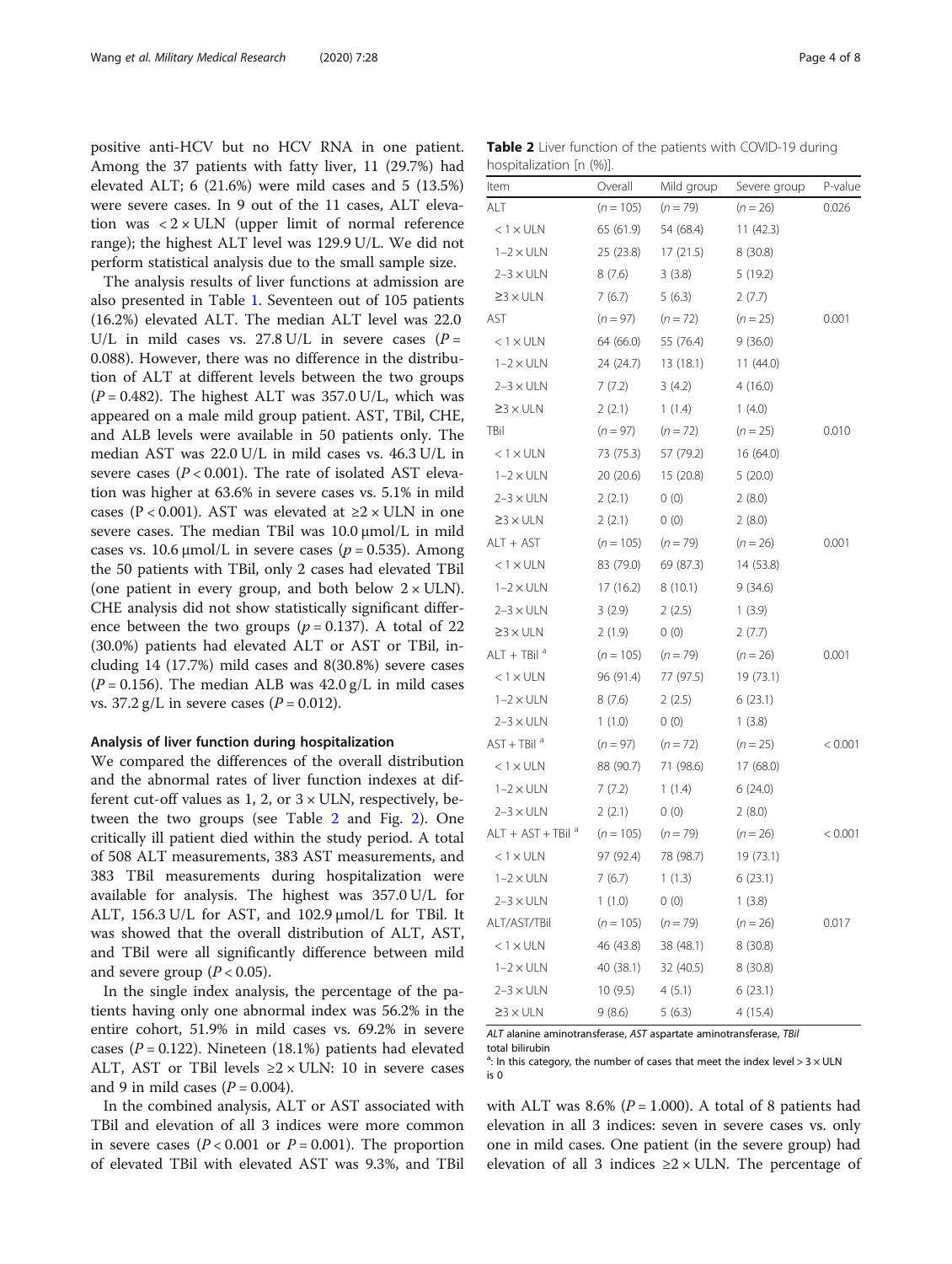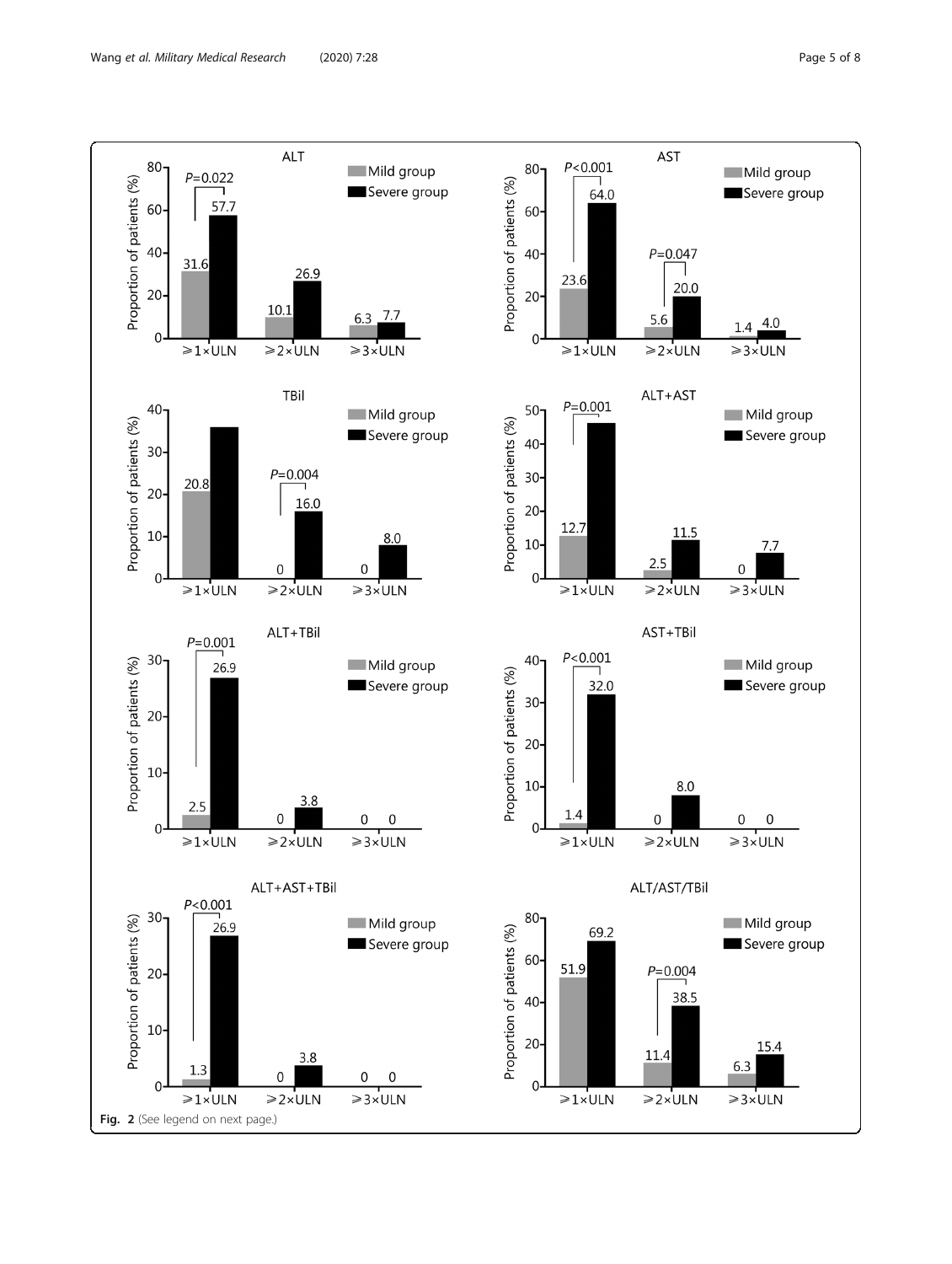<span id="page-5-0"></span>(See figure on previous page.)

Fig. 2 Single or combination analysis of indexes during hospitalization in mild vs. severe cases using different cut-off values. Using the cut-off value as 1, 2, or 3 × ULN, respectively, the differences of the overall distribution and the abnormal rates of liver function indexes between the two groups were analyzed. Most of the elevated liver function index were less than 3 × ULN. The abnormality of 2 or more indexes is low in the patients with COVID-19, but it is more likely to occur in the severe group

the patients with elevated both ALT and AST was 12.6% (10/79) in mild cases vs. 46.2% (12/26) in severe cases ( $P = 0.001$ ). Nine patients (8.6%) had  $\geq 3 \times$  ULN elevation of ALT, AST or TBil.

#### Categories analysis

Cases were divided into 4 categories based on ALT at admission and during hospitalization: Normal during the entire period, normal and then abnormal, abnormal and then normal, and abnormal during the entire period. The results are shown in Table 3. Overall, liver functions returned to normal range in 77 (73.3%) patients before discharge.

A total of 68 patients (64.8%, 68/105) had normal ALT during the entire period: 12 (46.2%, 12/26) in severe cases and 56 (70.9%, 56/79) in mild cases ( $P = 0.032$ ).

Twenty (19.0%, 20/105) patients had normal ALT at admission but had elevated ALT during hospitalization: 9 (34.6%, 9/26) in severe cases and 11 (13.9%, 11/79) in mild cases ( $P = 0.007$ ). Upon discharge from the hospital, ALT was still elevated in 10 mild cases  $(3 at > 2 \times ULN)$ and in 2 severe cases (1 at  $> 2 \times$  ULN, and 1 was died). Most of ALT elevation occurred between day 4 and day 17 of hospitalization, with a mean of  $7.3 \pm 3.0$  d in severe cases vs.  $10.7 \pm 4.1$  d in mild cases ( $P = 0.048$ ). Excluding 1 patient with delayed detection for personal reasons, ALT assessment was conducted every  $3.0 \pm 0.9$  d between admission and the onset of ALT elevations in mild cases vs.  $2.1 \pm 0.6$  d in severe cases ( $P = 0.015$ ).

ALT was elevated at admission but normalized during hospitalization in 9 (8.6%, 9/105) patients; 7 patients (8.9%, 7/79) in mild cases and 2 patients (7.7%, 2/26) in severe cases ( $P = 1.000$ ). ALT was elevated at admission and remained elevated during hospitalization in 8 (7.6%, 8/105) patients: 5 (6.3%, 5/79) in mild cases and 3

Table 3 ALT level change during hospitalization in patients with COVID-19 [n (%)]

| Category                             | Overall<br>$(n = 105)$ $(n = 79)$ | Mild group | Severe group<br>$(n = 26)$ | $P$ -value |
|--------------------------------------|-----------------------------------|------------|----------------------------|------------|
| Normal during the<br>entire period   | 68 (64.8)                         | 56 (70.9)  | 12 (46.2)                  | 0.032      |
| Normal and then<br>abnormal          | 20 (19.0)                         | 11(13.9)   | 9(34.6)                    | 0.007      |
| Abnormal and then<br>normal          | 9(8.6)                            | 7(8.9)     | 2(7.7)                     | 1.000      |
| Abnormal during the<br>entire period | 8(7.6)                            | 5(6.3)     | 3(11.5)                    | 0.406      |

(11.5%, 3/26) in severe cases ( $P = 0.406$ ). ALT in the last test remained elevated in 5 patients.

### Dynamic ALT change in a representative case with mild illness

A 45-year-old man has  $ALT > 7 \times ULN$  (357.0 U/L) upon admission. He presented with cough, fever, and chills on January 24, 2020 and was admitted to the hospital on January 28, 2020 with a diagnosis of COVID-19. He denied heavy alcohol use and chronic liver disease. Abdominal ultrasound showed no fatty liver, and HBsAg and anti-HCV were negative. Treatments included antipyretic, nutritional support, recombinant human interferon α-2b, lopinavir ritonavir tablet, reduced glutathione and compound glycyrrhizin. During the treatment, ALT gradually returned to normal (Fig. [3](#page-6-0)). After 2 consecutive negative test for SARS-CoV-2 (on February 10, 2020 and February 12, 2020), he was discharged.

#### **Discussion**

Consistent with the previous reports [\[2\]](#page-7-0), patients with severe illness in the current study had older age, longer duration from disease onset to hospital admission, and higher rate of men was larger. Fatty liver was detected in 40.0% (26/65) of mild cases and 45.8% (11/24) of severe cases. Such a rate is comparable to that in the general population [\[7](#page-7-0)], suggesting that fatty liver is not a possible predisposing factor for liver injury in COVID-19 patients.

Liver biochemistry abnormality in COVID-19 patients could be attributed to a variety of factors, including direct hepatocyte injury by the virus [\[8](#page-7-0)], drug-induced liver injury [[1,](#page-7-0) [9\]](#page-7-0), hypoxic-ischemic microcirculation disorder, and underlying liver diseases. Temporal relationship is an important clue in the identification of direct injury vs. drug-induced liver injury, whereas hepatic injury associated with hypoxic-ischemic microcirculation disorder may be more common in critically ill patients. In the current study, 21.6% of the abnormal test occurred after hospital admission. AST is widely distributed in muscle, cardiac myocytes and mitochondria. As a result, AST alone is a poor indicator of liver injury. The percentage of patients with elevated ALT or TBil was < 20.0% at admission, but in severe cases the rate of elevated AST was 63.6%. During hospitalization, the percentage of the patients with elevated ALT, AST as well as TBil in severe cases was 26.9%, which was significantly higher than 1.3% that in mild cases. Consistent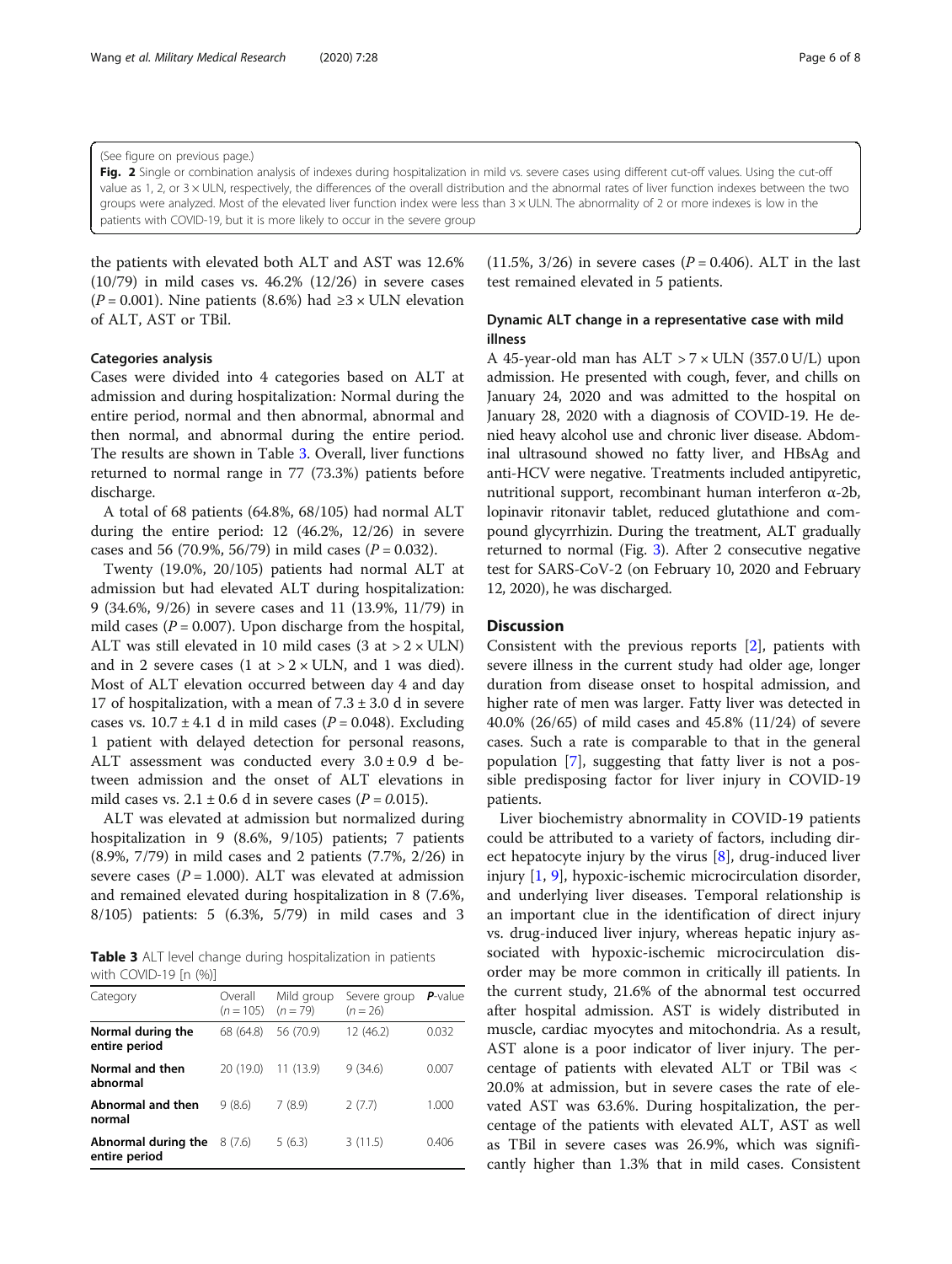

<span id="page-6-0"></span>

with exudative lesions in the lungs, poor nutritional intake after onset in COVID-19 patients, albumin reduction was more pronounced in severe cases than in mild cases. Whether liver injury contributed to albumin change remains unknown.

Further analysis showed that 56.2% of the patients had elevated ALT, AST, or TBil levels during the course of COVID-19, which was higher than the rate at admission. The percentage of elevated TBil during hospitalization was 20.8% in mild cases and 36.0% in severe cases; both were higher than previously reported (9.8 and 20.8%) [[1\]](#page-7-0), and we speculate that the reason for this phenomenon might be related to the higher proportion of severe group patients in this study. One patient had ALT as high as 7590 U/L in previous report without clear course [[2\]](#page-7-0), but the highest ALT in this study was only 357.0 U/L. The percentage of the patients with elevated ALT, AST as well as TBil was 7.6% in the current study. Only 1 patient who was critically ill had all 3 indices at  $\geq$ 2 × ULN. These findings suggest that liver damage is common but generally mild in COVID-19 patients.

A pattern analysis of ALT change during the study period showed that majority (68 out of 105) of the patients had normal ALT during the entire course of disease. Eight patients had elevated ALT throughout the study period. Considering the mechanism of COVID-19 liver injury, we speculate that these patients might need additional relevant testing to identify underlying causes for liver biochemistry abnormality. Most of patients had ALT elevations between days 4 and 17 of hospitalization, with a mean of 7.3 d in severe cases and 10.7 d in mild cases. Since there was difference in testing frequency between the two groups, the difference (7.3 d vs. 10.7 d) could be partly reasonably attributed to a difference in disease severity. This finding is consistent with the notion that COVID-19 tend be mild in early stages, but worsens typically in one week [\[1](#page-7-0)]. ALT abnormalities in these patients require further exploration, such as druginduced liver injury [\[9\]](#page-7-0) or associated with changes of disease status.

This study had some limitations. First, it is a retrospective analysis of the data collected from a single center. Second, it has been postulated that novel coronaviruses can enter bile duct epithelial cells through angiotensin-converting enzyme 2 (ACE2) receptors to cause liver injury [[10\]](#page-7-0), but alkaline phosphatase (ALP) and γ-glutamyltransferase (GGT) have not been found to be elevated [[11](#page-7-0)]. We did not assess ALP and GGT in the current study. Medication history in many patients was unknown. Last but not least, the impact of comorbidities (i.e., hypertension, coronary heart disease, type 2 diabetes mellitus, hypothyroidism and chronic obstructive pulmonary disease) was not investigated.

#### Conclusions

A significant proportion of patients with COVID-19 maintained normal liver function throughout the course of their disease, but patients with severe illness were more likely to have abnormal liver function. Some patients started to have abnormal liver function parameters during treatment after admission, but most patients had mild and isolated elevations in ALT, AST, or TBil. Most of the patients discharged with normal liver function, and further identification of the aetiology is required for those who did not recover.

#### Abbreviations

ACE2: Angiotensin-converting enzyme 2; ALT: Alanine aminotransferase; AST: Aspartate aminotransferase; GGT: γ-glutamyltransferase.; TBil: Total bilirubin; ICU: Intensive Care Unit; PaO<sub>2</sub>: Partial arterial oxygen pressure; FiO2: Fraction of inspired oxygen; ALB: Albumin; CHE: Cholinesterase; ALP: Alkaline phosphatase

#### Acknowledgments

I thank Dr. Sangeetha Ravi Kumar and Dr. Xiao-Hui Zhang (Loma Linda University Health, School of Medicine, USA) for their review of the article.